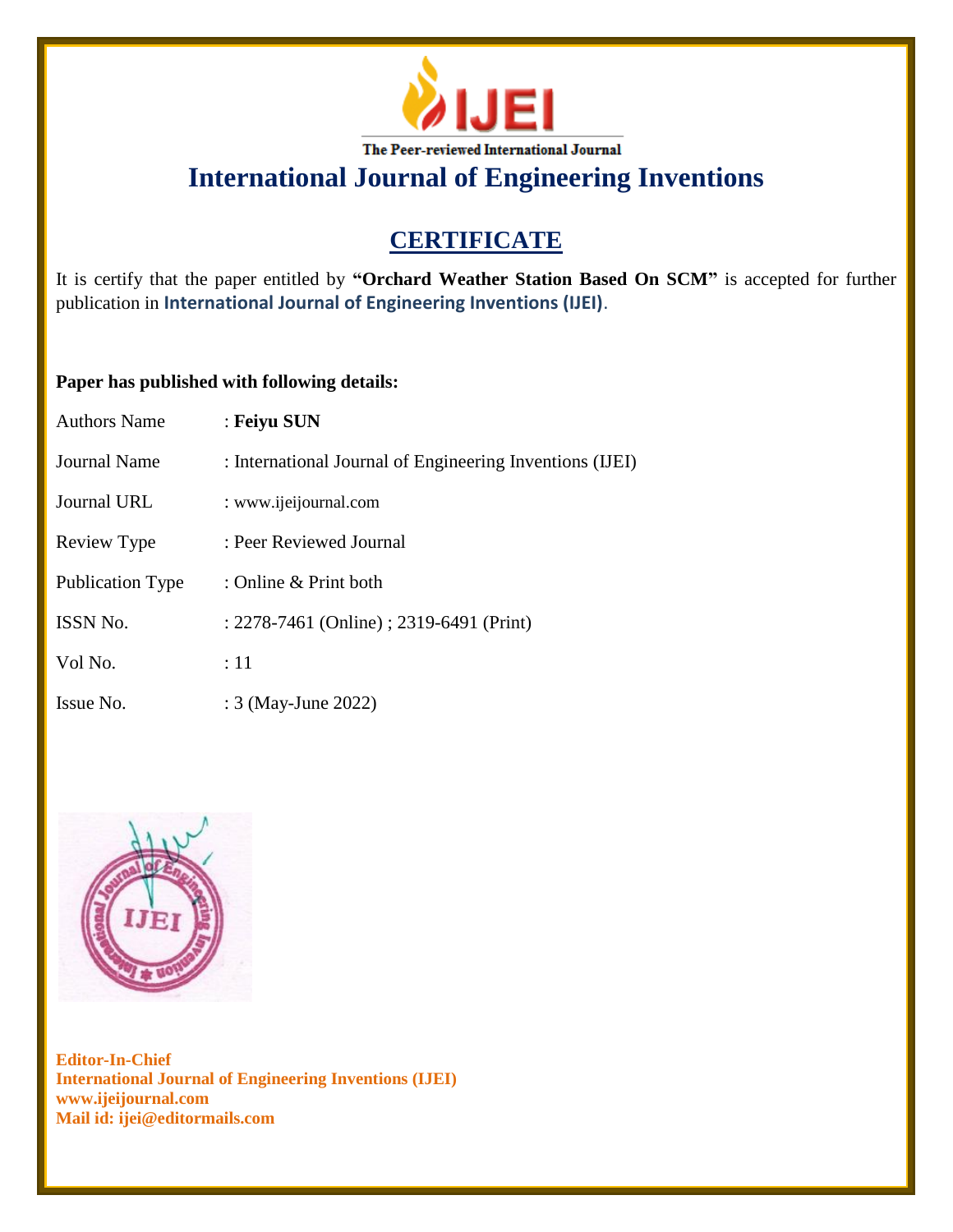

### **CERTIFICATE**

It is certify that the paper entitled by **"Orchard Weather Station Based On SCM"** is accepted for further publication in **International Journal of Engineering Inventions (IJEI)**.

#### **Paper has published with following details:**

| <b>Authors Name</b>     | : Xi CHEN                                                |
|-------------------------|----------------------------------------------------------|
| Journal Name            | : International Journal of Engineering Inventions (IJEI) |
| Journal URL             | : www.ijeijournal.com                                    |
| Review Type             | : Peer Reviewed Journal                                  |
| <b>Publication Type</b> | : Online & Print both                                    |
| ISSN No.                | : 2278-7461 (Online) ; 2319-6491 (Print)                 |
| Vol No.                 | $\div 11$                                                |
| Issue No.               | : 3 (May-June 2022)                                      |

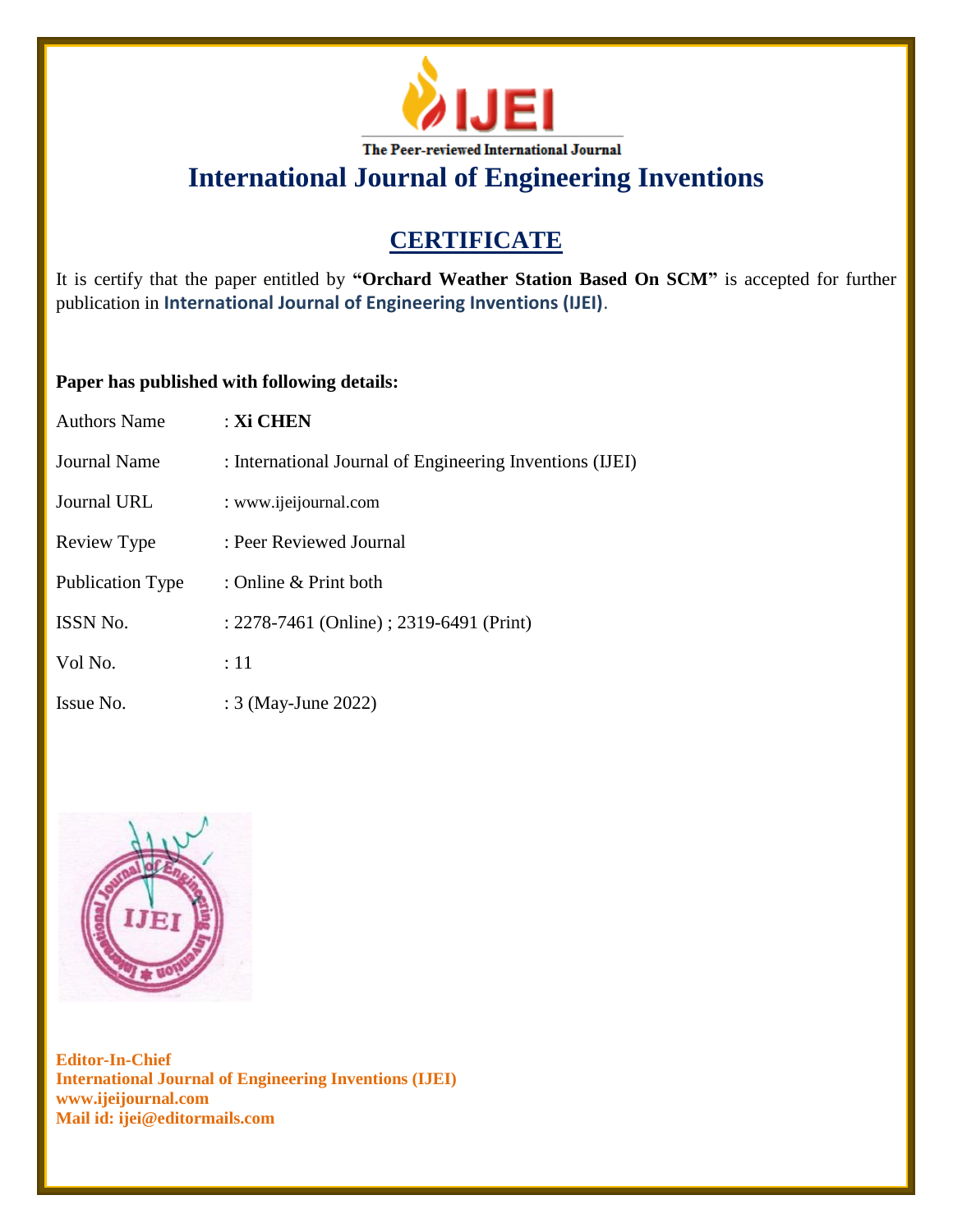

## **CERTIFICATE**

It is certify that the paper entitled by **"Orchard Weather Station Based On SCM"** is accepted for further publication in **International Journal of Engineering Inventions (IJEI)**.

### **Paper has published with following details:**

| <b>Authors Name</b>     | : Qinghua YUE                                            |
|-------------------------|----------------------------------------------------------|
| Journal Name            | : International Journal of Engineering Inventions (IJEI) |
| Journal URL             | : www.ijeijournal.com                                    |
| Review Type             | : Peer Reviewed Journal                                  |
| <b>Publication Type</b> | : Online & Print both                                    |
| <b>ISSN No.</b>         | : 2278-7461 (Online) ; 2319-6491 (Print)                 |
| Vol No.                 | :11                                                      |
| Issue No.               | : 3 (May-June 2022)                                      |

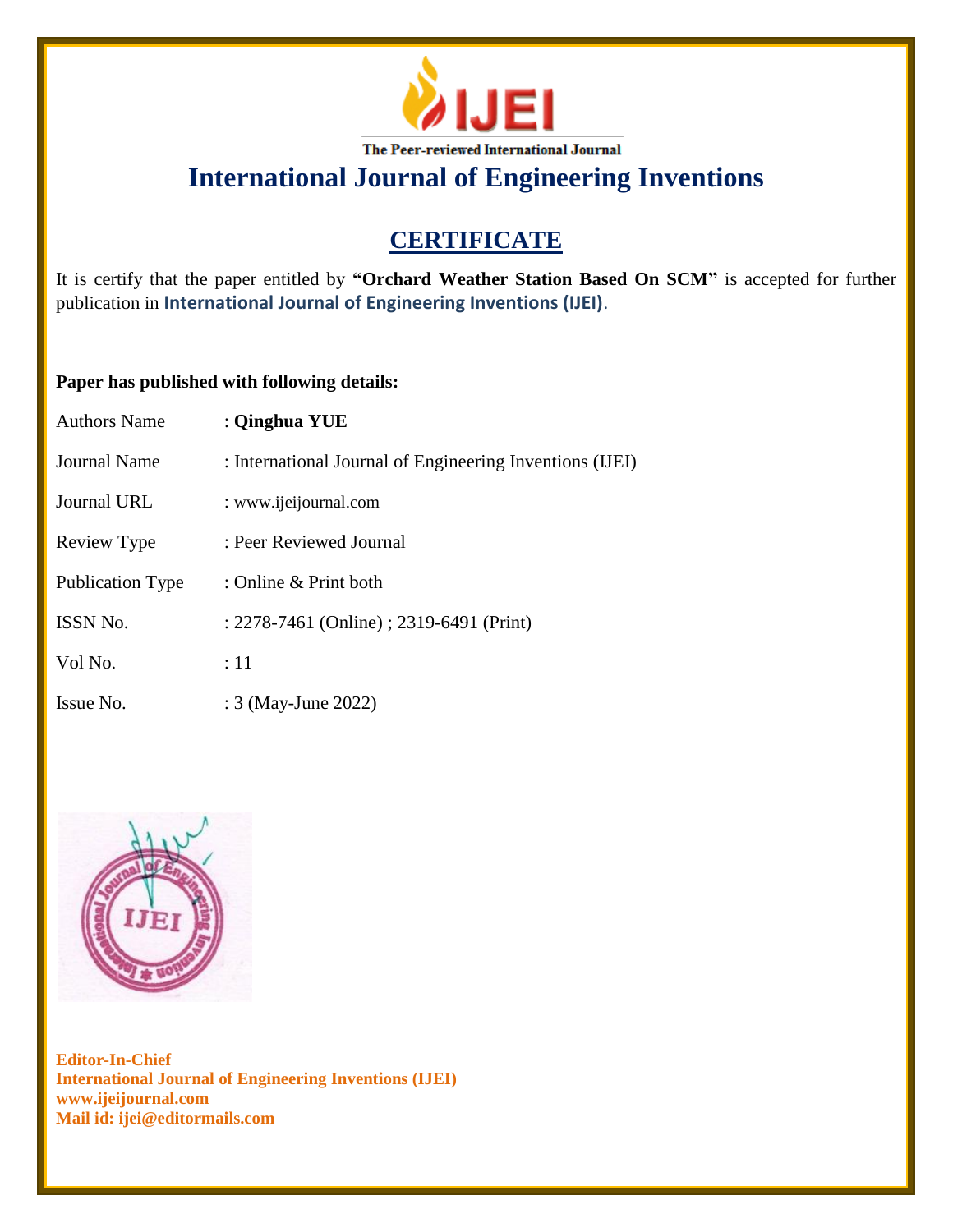

## **CERTIFICATE**

It is certify that the paper entitled by **"Orchard Weather Station Based On SCM"** is accepted for further publication in **International Journal of Engineering Inventions (IJEI)**.

### **Paper has published with following details:**

| <b>Authors Name</b>     | : Fengsheng $GE$                                         |
|-------------------------|----------------------------------------------------------|
| Journal Name            | : International Journal of Engineering Inventions (IJEI) |
| Journal URL             | : www.ijeijournal.com                                    |
| Review Type             | : Peer Reviewed Journal                                  |
| <b>Publication Type</b> | : Online & Print both                                    |
| <b>ISSN No.</b>         | : 2278-7461 (Online) ; 2319-6491 (Print)                 |
| Vol No.                 | :11                                                      |
| Issue No.               | : 3 (May-June 2022)                                      |

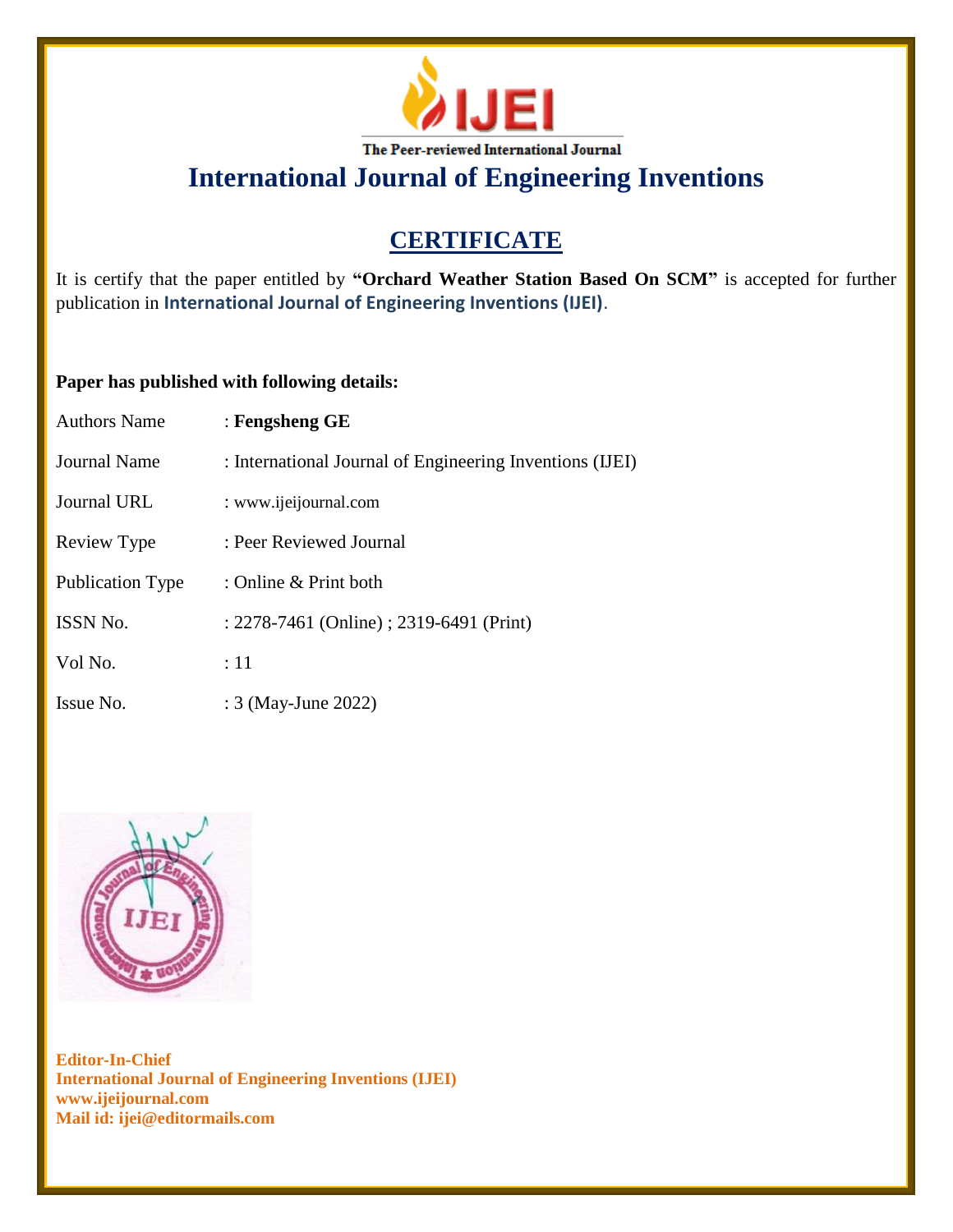

## **CERTIFICATE**

It is certify that the paper entitled by **"Orchard Weather Station Based On SCM"** is accepted for further publication in **International Journal of Engineering Inventions (IJEI)**.

### **Paper has published with following details:**

| <b>Authors Name</b> | : Jixiang WANG                                           |
|---------------------|----------------------------------------------------------|
| <b>Journal Name</b> | : International Journal of Engineering Inventions (IJEI) |
| Journal URL         | : www.ijeijournal.com                                    |
| Review Type         | : Peer Reviewed Journal                                  |
| Publication Type    | : Online & Print both                                    |
| <b>ISSN No.</b>     | : 2278-7461 (Online) ; 2319-6491 (Print)                 |
| Vol No.             | :11                                                      |
| Issue No.           | : 3 (May-June 2022)                                      |

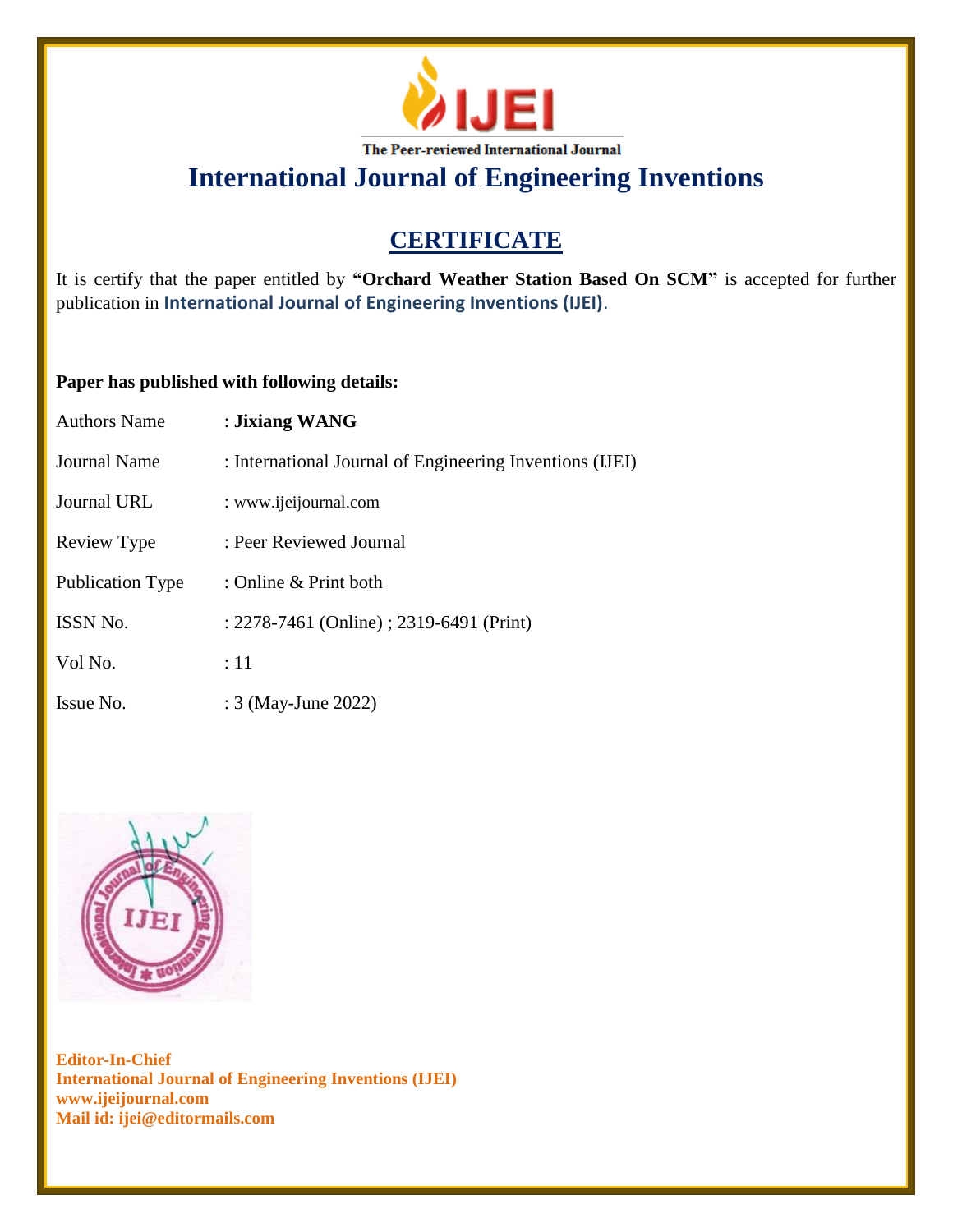

## **CERTIFICATE**

It is certify that the paper entitled by **"Orchard Weather Station Based On SCM"** is accepted for further publication in **International Journal of Engineering Inventions (IJEI)**.

### **Paper has published with following details:**

| <b>Authors Name</b> | : Xueqian HU                                             |
|---------------------|----------------------------------------------------------|
| <b>Journal Name</b> | : International Journal of Engineering Inventions (IJEI) |
| Journal URL         | : www.ijeijournal.com                                    |
| Review Type         | : Peer Reviewed Journal                                  |
| Publication Type    | : Online & Print both                                    |
| ISSN No.            | : 2278-7461 (Online) ; 2319-6491 (Print)                 |
| Vol No.             | :11                                                      |
| Issue No.           | : 3 (May-June 2022)                                      |

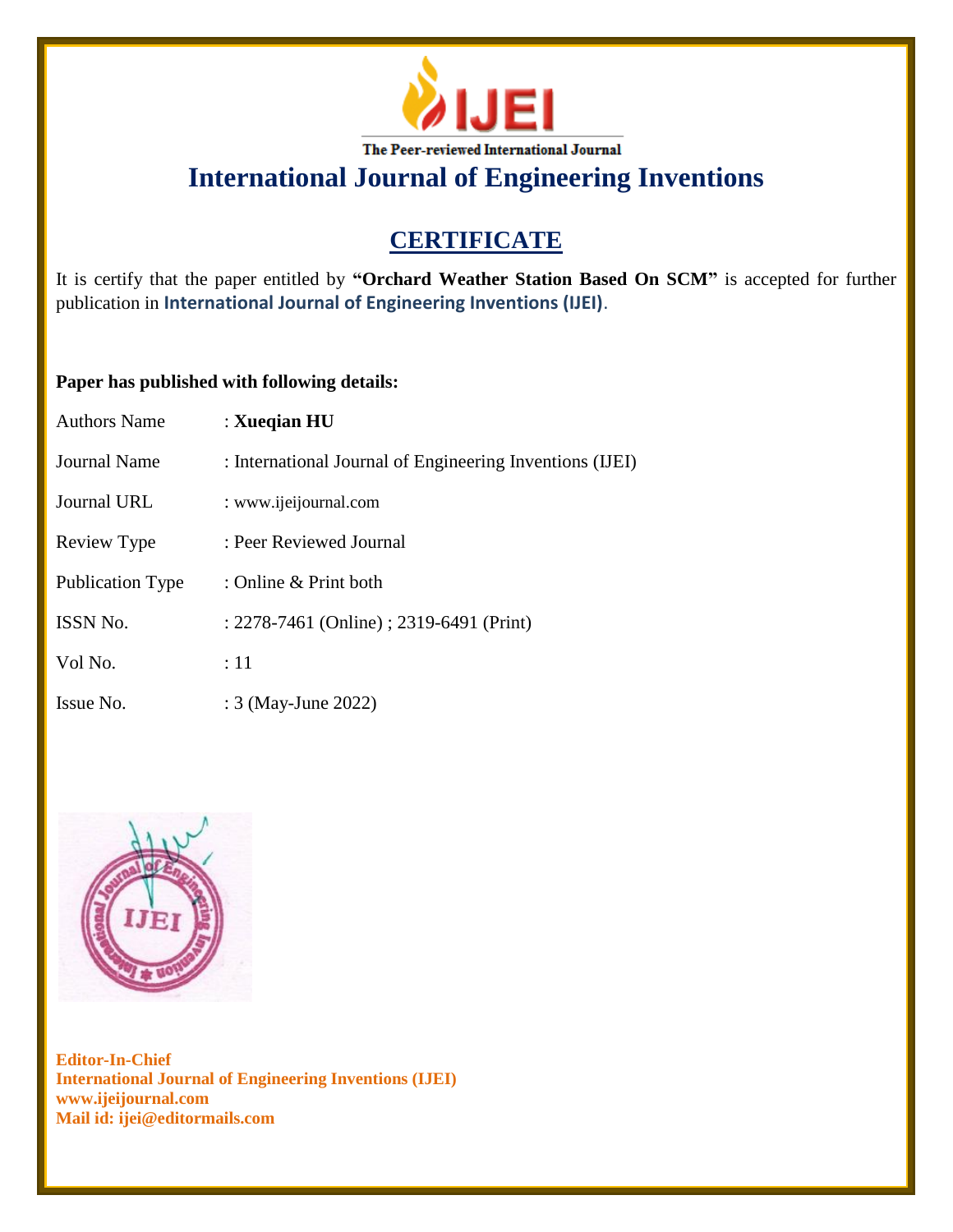

### **CERTIFICATE**

It is certify that the paper entitled by **"Orchard Weather Station Based On SCM"** is accepted for further publication in **International Journal of Engineering Inventions (IJEI)**.

### **Paper has published with following details:**

| <b>Authors Name</b>     | : $\mathbf{Xing} \mathbf{LI}$                            |
|-------------------------|----------------------------------------------------------|
| Journal Name            | : International Journal of Engineering Inventions (IJEI) |
| Journal URL             | : www.ijeijournal.com                                    |
| Review Type             | : Peer Reviewed Journal                                  |
| <b>Publication Type</b> | : Online & Print both                                    |
| <b>ISSN No.</b>         | : 2278-7461 (Online) ; 2319-6491 (Print)                 |
| Vol No.                 | :11                                                      |
| Issue No.               | : 3 (May-June 2022)                                      |